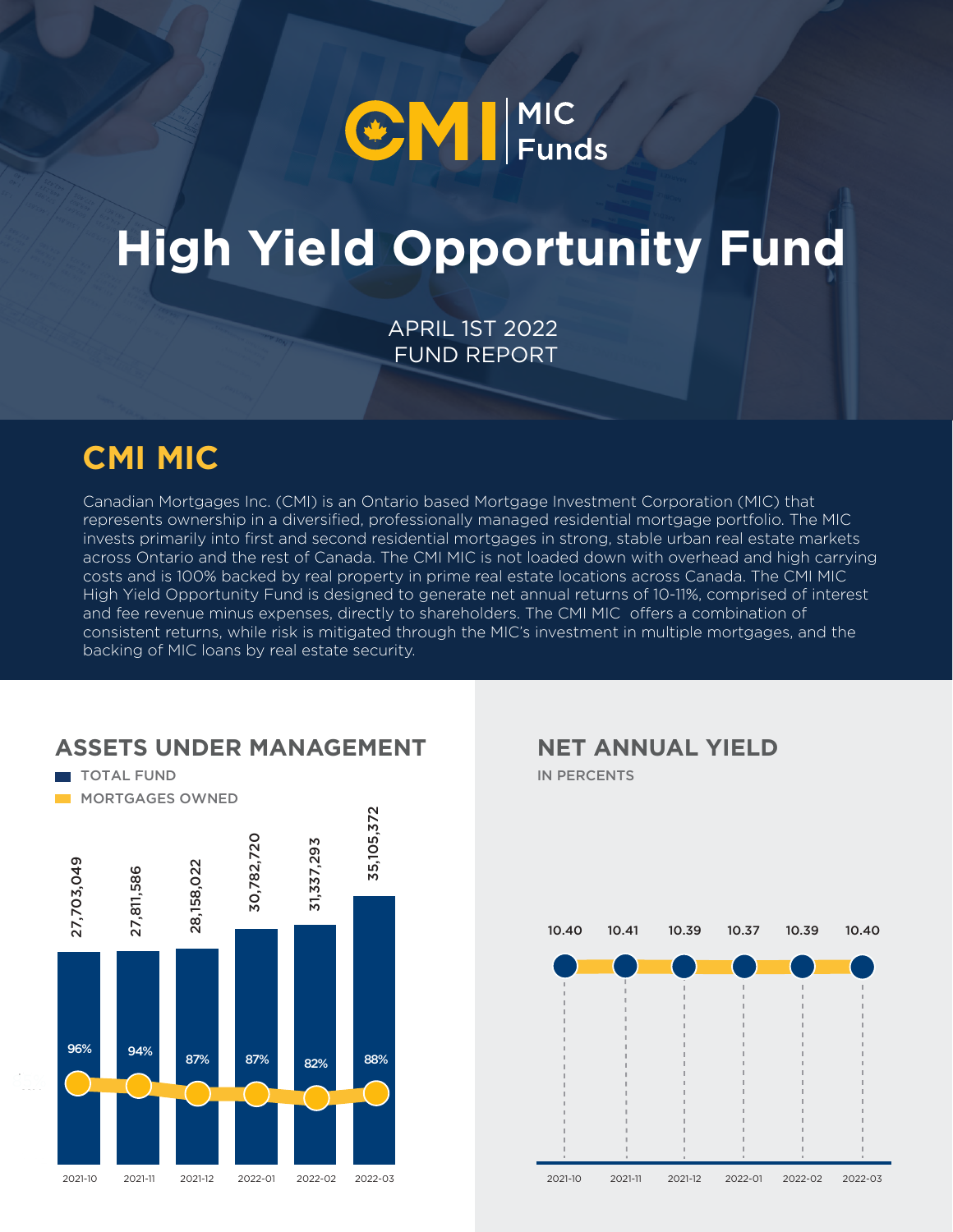### **How Do We Invest?**

The CMI MIC is a Class "A" pure-play investment vehicle focused solely on high quality mortgage investments. Investors' capital is incorporated in a pool of mortgages that is then provided to end-borrowers. Some of the advantages of a MIC include:

Investment in the CMI MIC High Yield Opportunity Fund can be made in either cash or registered funds via a qualified trustee.

 $\sqrt{\phantom{a}}$  Tends to have higher yields than other yield based investments on a risk-adjusted basis (please refer to 'Risk Factors'in the Offering Memorandum).

Funds deposited in the CMI MIC High Yield Opportunity Fund are exchanged for shares proportionate to the investor's capital investment (\$1 preferred share for every \$1 invested in the MIC).

 $\sqrt{ }$  Each preferred share entitles the investor to a share of mortgage income earned by the MIC. Shares are RRSP, TFSA, RESP, RRIF and LIRA eligible.

 $\blacktriangledown$  Targeted average annual rate of return between 10% and 11%, paid monthly.

 $\blacktriangledown$  Shares may be redeemed without penalty after 12 months with 30 days notice in advance of the quarterly redemption period.

 $\blacklozenge$  Shares in the CMI MIC High Yield Opportunity Fund are offered via registered securities dealers and issued contingent upon the investor qualifying.

|                         | 2021-10    | 2021-11    | 2021-12    |            | 2022-01 2022-02 2022-03 |            |
|-------------------------|------------|------------|------------|------------|-------------------------|------------|
| # Mortgages             | 146        | 141        | 135        | 141        | 140                     | 151        |
| W.Avg Interest Rate     | 10.80%     | 10.73%     | 10.55%     | 10.22%     | 10.14%                  | 9.76%      |
| Avg Loan Size           | 182,730    | 197.245    | 207.044    | 216,780    | 222,250                 | 232,486    |
| Mortgages Owned (\$)    | 26,678,546 | 27,811,586 | 28,158,022 | 30,782,720 | 31,337,293              | 35,105,372 |
| <b>Invested Capital</b> | 27,703,049 | 29,685,238 | 32,289,643 | 35,353,987 | 37,994,975              | 40.070.683 |

#### **MORTGAGE INFORMATION - LAST 6 MONTHS**

W.Avg = Weighted Average Gross Interest Rate

#### **INVESTORS AND DIVIDENDS - LAST 6 MONTHS**

|                    |         |         |         |         | 2021-10   2021-11   2021-12   2022-01   2022-02   2022-03 |         |
|--------------------|---------|---------|---------|---------|-----------------------------------------------------------|---------|
| # Investors        | 272     | 293     | 310     | 336     | 364                                                       | 385     |
| \$ Total dividends | 267.277 | 284.483 | 307.032 | 335.488 | 359.757                                                   | 381.304 |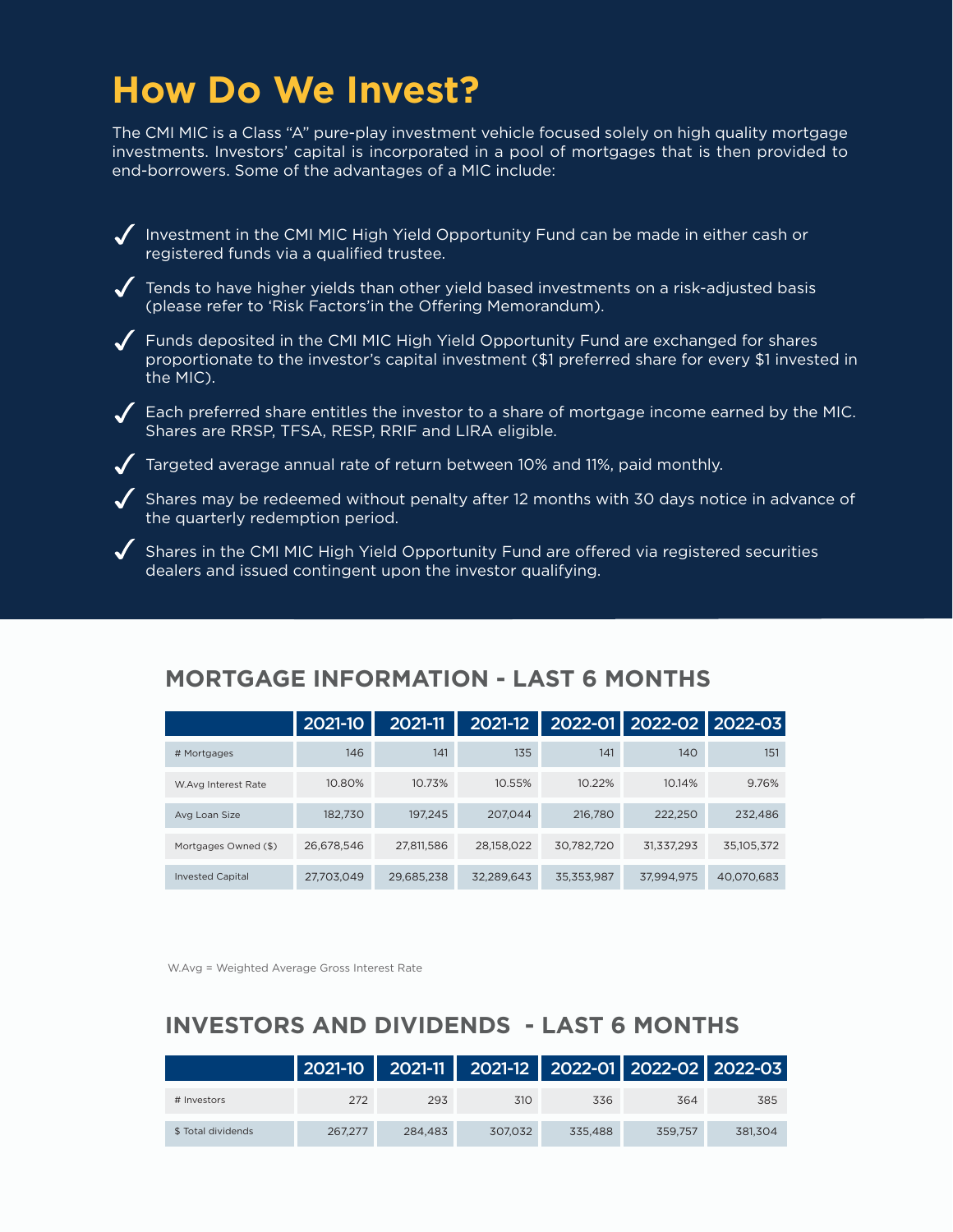#### **WEIGHTED AVERAGE LOAN-TO-VALUE**

(IN PERCENTS)



#### **MORTGAGE ALLOCATION PER BUILDING TYPE**



#### **MORTGAGE ALLOCATION PER SECURITY POSITION**

2022-03



## **Risk Mitigation**

CMI's diversified mortgage portfolio is based on a diligent assessment of risk and underwriting guidelines, allowing investors to enjoy consistent long-term growth while actively seeking to minimize risk exposure. CMI mitigates risk through a combination of the following practices:

- Concentrating on stable, high-growth and recession resistant residential market across Canada.
- Maintaining a diversified pool of mortgages with no single loan exceeding more than 10% of the book value.
- Targeting moderate-risk mortgages while striving for a weighted-average portfolio loan-to-value of 85%.
- Strict mortgage origination guidelines backed by expert underwriters that assess each property's liquidity, equity growth projections and the ability of the applicant to service the debt.
- Confirming residential property value through professional appraisers and experienced local realtors.
- MIC maintains an appropriate amount of cash so that existing investors can make redemptions of their principal amount in any given year.
	- \* The corporation will maintain a pool of diversified mortgages with no single loan exceeding more than 10% once the corporation's present value of mortgages exceeds 5 million dollars.